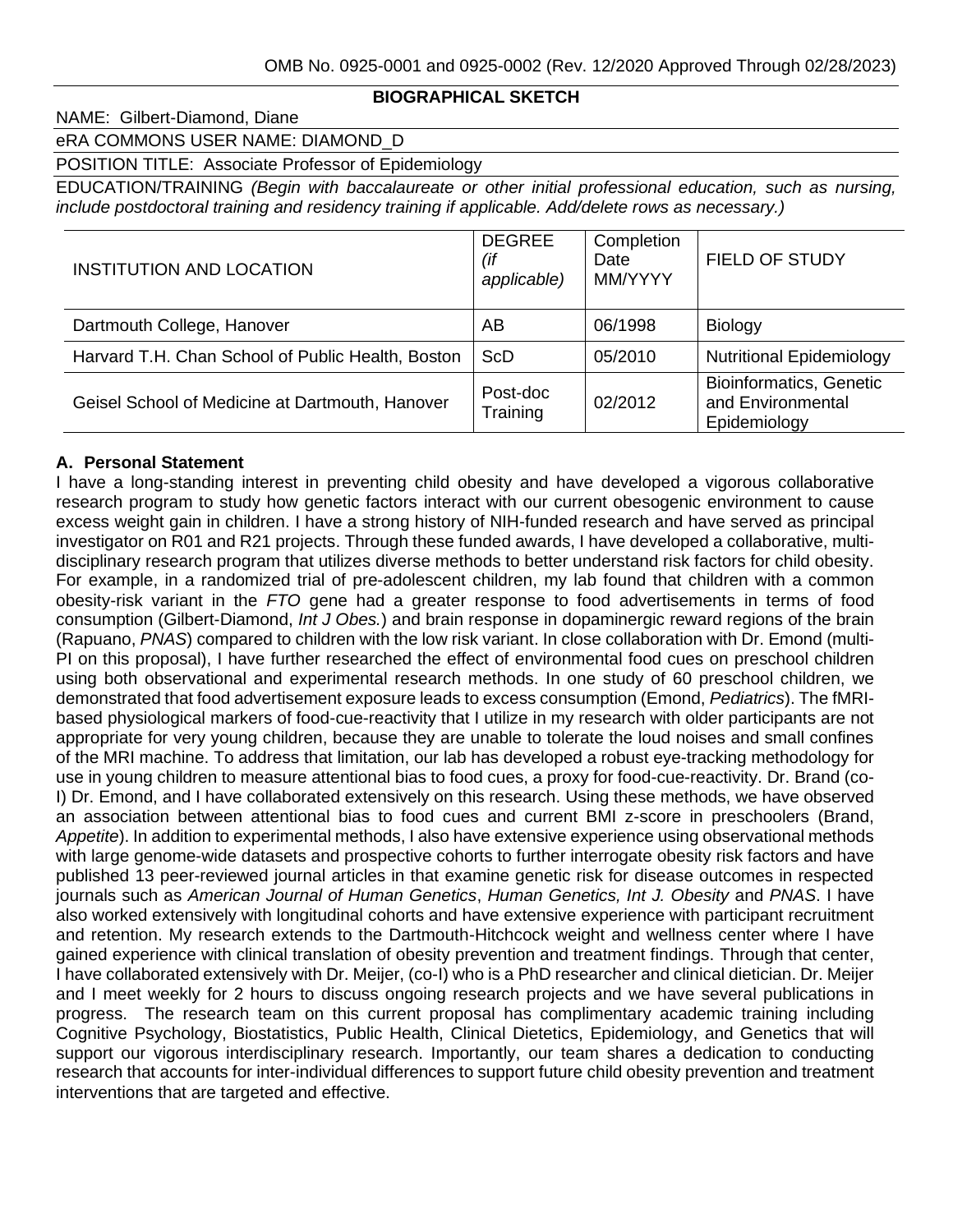Ongoing and recently completed projects that I would like to highlight include:

R01 HD092604 Gilbert-Diamond (PI) 07/01/2018 – 04/30/2023 Title: The Relation of Genetic Factors, Food Cues, and Self-Regulation with Excess Consumption and Adiposity in Children

Goal: The primary objectives of the study are to evaluate the influence of genetics and television food advertisement exposure on children's eating patterns after they have eaten to satiety. Role: Principal Investigator

1R21HD097475 Gilbert-Diamond (PI) 09/21/2018 - 08/31/2020

Title: Media multi-tasking and cued overeating: assessing the pathway and piloting an intervention using an attentional network framework

Goal: This research aims to elucidate attentional mechanisms that may mediate a previously observed association between electronic media multitasking and eating in the absence of hunger. It further aims to test whether an intervention designed to reduce attention to peripheral cues can reduce cued eating. Role: Principal Investigator

1UH3OD023275 Karagas (PI) 09/2018 - 08/2023

Title: A prospective study of critical environmental exposures in formative early life that impact lifelong health in rural US children: The New Hampshire Birth Cohort Study

Goal: The primary objective of this research is to contribute environmental exposure and child health data to the ECHO – Environmental Influences on Child Health Outcomes Pediatric Cohorts program. Role: Co-Investigator

5R21HD076097 Gilbert-Diamond (PI) 4/01/2014 – 3/31/2016 Title: Children's genetic predisposition to eat without hunger after food advertisements Goal: The primary objectives of the study are to evaluate the influence of genetics and television food advertisement exposure on children's eating patterns after they have eaten to satiety. Role: Principal Investigator

Citations:

- a) Brand J, Masterson TD, Emond JA, Lansigan RK, **Gilbert-Diamond D**. (2020) Measuring attentional bias to food cues in young children using a visual search task: an eye-tracking study. *Appetite.* 148: 104610. PMID: 31958480
- b) Brand J, Diamond SG, Thomas N, **Gilbert-Diamond D**. (2020) Evaluating the data quality of the Gazepoint GP3 low-cost eye tracker when used independently by study participants. *Behavior Research Methods*. *In Press*
- c) **Gilbert-Diamond D**, Emond JA, Lansigan RK, Kelley W, Heatherton TF, Sargent JD. (2016) Television food advertisement exposure and *FTO* rs9939609 genotype in relation to excess consumption in children. *Int J Obesity.* 41(1): 23-29. PMCID: PMC5209258.
- d) Rapuano KM, Zieselman AL, Kelley WM, **Sargent JD**, Heatherton TF, Gilbert-Diamond D. (2017) Genetic risk for obesity predicts nucleus accumbens size and responsivity to real-world food cues. *Proc Natl Acad Sci USA*. 114(1): 160-165. PMCID: PMC5224347

# **B. Positions, Scientific Appointments and Honors**

# Positions and Employment

2020-present Director, Quantitative Biomedical Sciences Graduate Program

- 2018-present Associate Professor, Department of Epidemiology; Community & Family Medicine, Geisel School of Medicine at Dartmouth, Hanover, NH
- 2018-present Adjunct Associate Professor, Department of Biology; Dartmouth College, Hanover, NH
- 2018-present Member, The Obesity Society
- 2012-present Member, Cancer Epidemiology Research Program, Norris Cotton Cancer Center, Lebanon, NH
- 2018-present NIDDK Fellowship Review Panel
- 2012-2018 Assistant Professor, Department of Epidemiology; Community & Family Medicine, Geisel School of Medicine at Dartmouth, Hanover, NH
- 2012-2018 Adjunct Assistant Professor, Department of Biology; Dartmouth College, Hanover, NH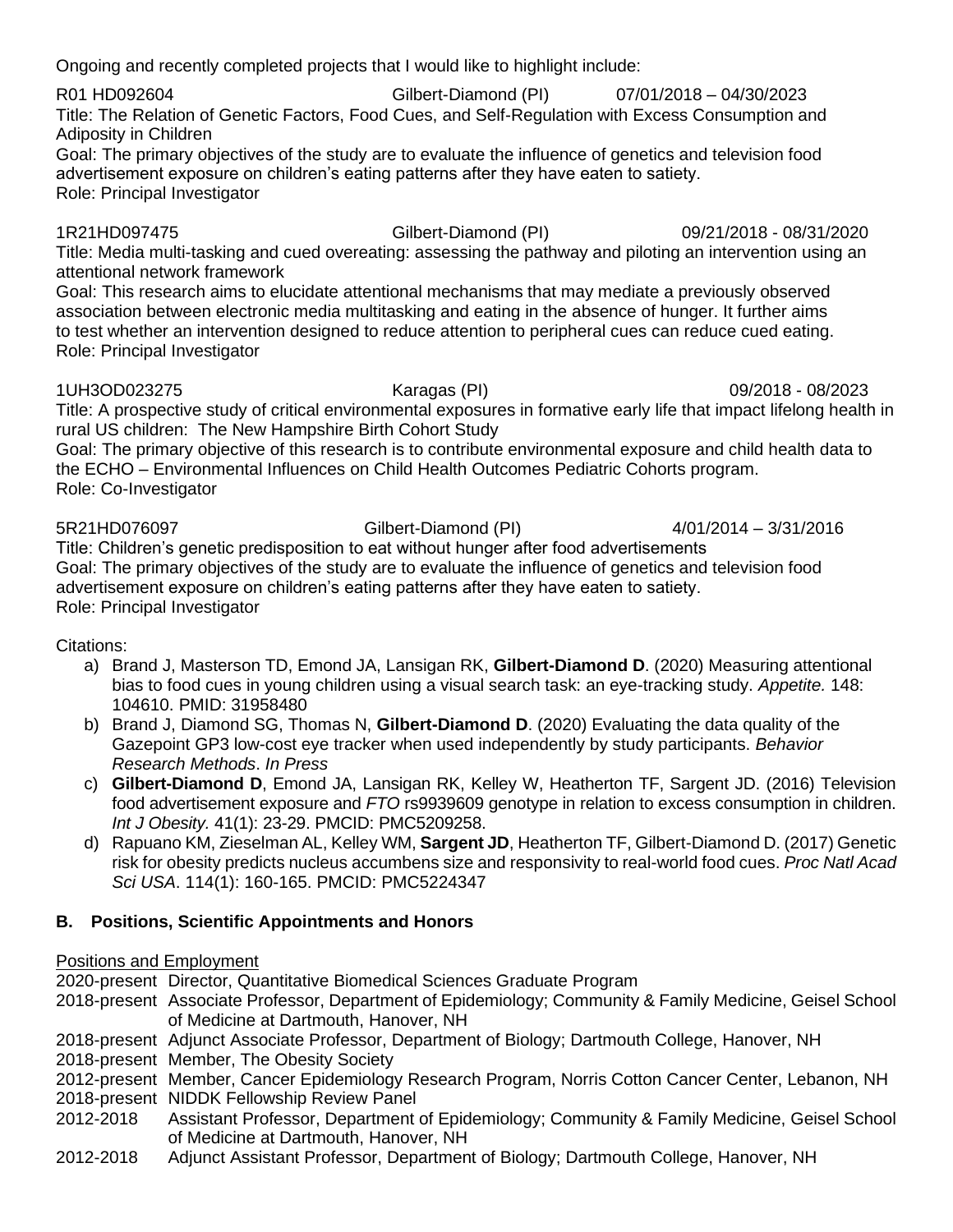2011-present Member, American Society of Human Genetics 2010-2011 Post-Doctoral Research Fellow in Bioinformatics, Genetic Analysis and Environmental Epidemiology, Geisel School of Medicine at Dartmouth, Hanover, NH 2008-present Member, American Society of Nutrition 1999-2005 Biology and Genetics Teacher, Milton Academy, Milton, MA<br>2001. 2002 Research Assistant (summer). West Lab. Martinos Center for Research Assistant (summer), West Lab, Martinos Center for Biomedical Imaging, Boston, MA 1998-1999 Research Assistant, Whitehead/MIT Center for Genome Research, Cambridge, MA

Other Experience and Professional Memberships 2008-present Member, American Society of Nutrition 2011-present Member, American Society of Human Genetics

## **Honors**

2011 Loan Repayment Program Award, National Institutes of Health 2010 Travel Award, International Society for Environmental Epidemiology Meeting, Seoul, Korea 2008 Harvard T.H. Chan School of Public Health Simonian Prize for Academic Excellence

# **C. Contribution to Science**

1. A major focus of my research is to understand the effects of food cues on children's eating behavior and excess weight gain. Given the pervasiveness of food cues, such as food advertisements, in our current environment, my research has asked whether those cues affect consumption and whether some children are genetically predisposed to eat more in response to those cues. I have successfully run a randomized trial of 200 9-10-year-old children where we found that exposure to food advertisements leads to increased consumption in children (Gilbert-Diamond, *Int J Obes.*). In that study, we found compelling evidence that children with a common variant in the *FTO* gene had a greater response to food advertisements. To further investigate the biological mechanism behind that response, we did a study in which we neuro-imaged a subset of children using fMRI. In that sub-study we found that children with the obesity related *FTO* gene variant had increased response to food advertisements in dopaminergic reward regions of the brain compared to children with the low-risk variant (Rapuano, *PNAS*). In addition, I have completed a study of 60 children ages 2-5 years old where we have also found an effect of food advertisement exposure on excess consumption (Emond, *Pediatrics*). This preliminary work led to my current NIH-funded R01 project that uses fMRI to study the dopaminergic reward response in pre-adolescence using fMRI.

- a) Rapuano KM, Zieselman AL, Kelley WM, Sargent JD, Heatherton TF, **Gilbert-Diamond D**. (2017) Genetic risk for obesity predicts nucleus accumbens size and responsivity to real-world food cues. *Proc Natl Acad Sci USA*. 114(1): 160-165. PMCID: PMC5224347
- b) **Gilbert-Diamond D**, Emond JA, Lansigan RK, Kelley W, Heatherton TF, Sargent JD. (2016) Television food advertisement exposure and *FTO* rs9939609 genotype in relation to excess consumption in children. *Int J Obesity. PMID: 27654143.*
- c) Emond JA, Lansigan RK, Ramanujam A, **Gilbert-Diamond D.** (2016) Food advertising exposure and eating in the absence of hunger in pre-school children. *Pediatr.* 138(6). PMID 27940713
- d) Tovar A, Emond J, Hennessy E, **Gilbert-Diamond D** (2016). An *FTO* gene variant moderates the association between parental restriction and child BMI. *PLoS One* 11(5):e0155521. *PMCID: PMC4873182*

2. While GWAS studies have identified many genetic variants related to obesity, the identified variants only explain a small fraction of the heritability of obesity that has been demonstrated through twin studies. To gain the tools to study this missing heritability, I completed my post-doctoral fellowship with Jason Moore in Bioinformatics. One area of my research focuses on the interactions between multiple genetic loci and the interactions between genetic and environmental factors related to obesity and metabolic disease (De, *Hum Gen*, 2017, De *BioData Min*, 2015, Saxena, *Am J Hum Genet*, 2012). This research uses large genomic data sets from genome-wide arrays and involved collaborators from multiple large institutions in the US and abroad; I was senior author on two papers for which the lead author was my graduate student (De, 2017, De 2015). To support such computationally intensive research on highly multidimensional data, I have also developed a machine learning method to study epistasis for quantitative traits (QMDR: quantitative multidimensionality reduction analysis) in collaboration with a statistician; I was senior author on the resulting publication (Gui, *PLoS One*, 2013).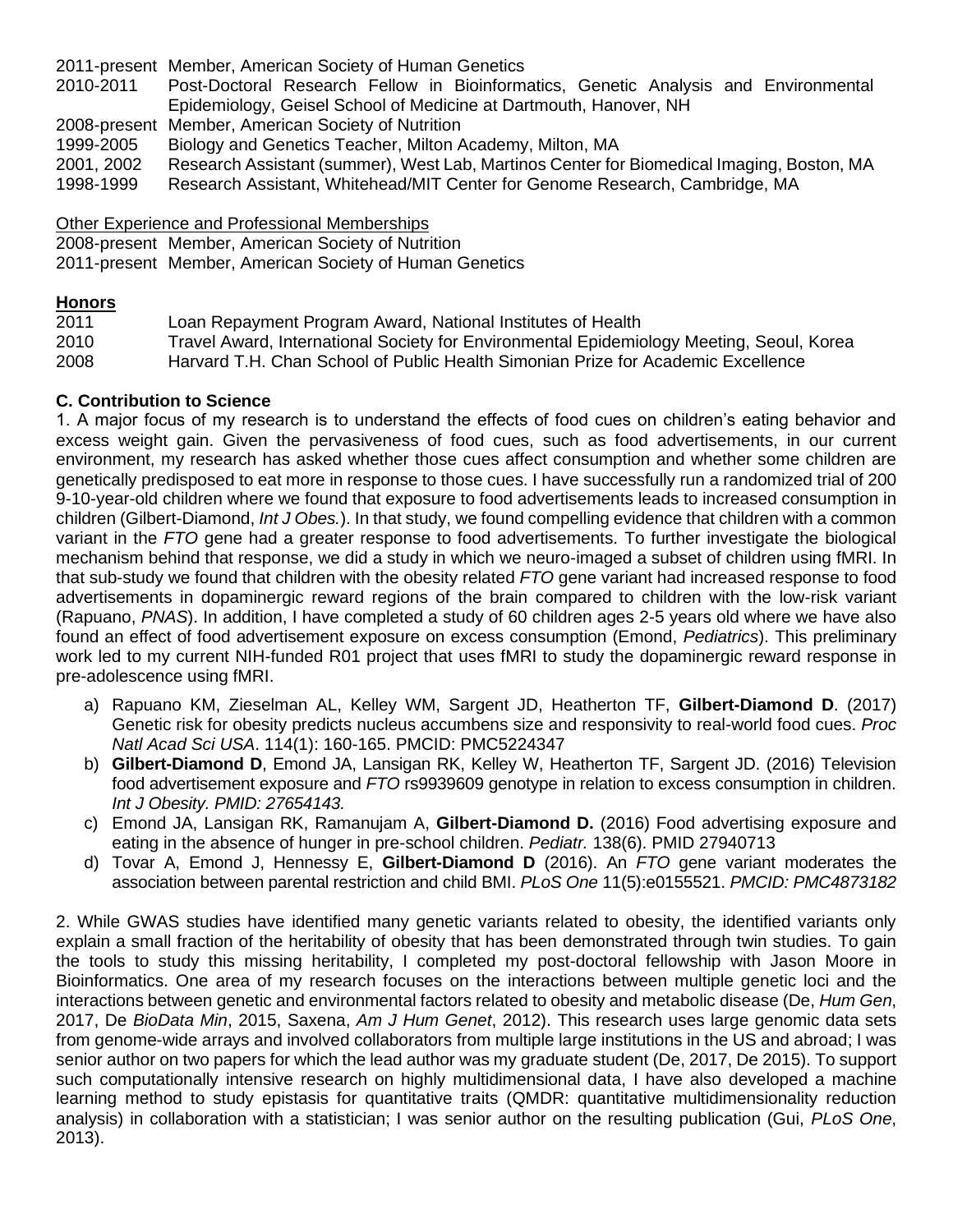- a) De R, Verma SS, Drenos F, Holzinger E, … **Gilbert-Diamond D.** (2017) Identifying gene-gene interactions that are highly associated with four quantitative lipid traits across multiple cohorts. *Human Genetics.* PMID: 27848076
- b) De R, Verma SS, Drenos F, Holmes M, Asselbergs F, Moore JH, Keating B, Ritchie M. **Gilbert-Diamond D.** (2015) Identifying gene-gene interactions that are highly associated with Body Mass Index using Quantitative Multifactor Dimensionality Reduction (QMDR). BioData Mining. 8(41). PMCID: PMC4678717.
- c) Gui J, Moore JH, Williams SM, Andrews P, Hillege HL, van der Harst P, Navis G, Van Gilst WH, Asselbergs FW, **Gilbert-Diamond D.** (2013) A simple and [computationally](http://www.ncbi.nlm.nih.gov/pubmed/23805232) efficient approach to multifactor [dimensionality](http://www.ncbi.nlm.nih.gov/pubmed/23805232) reduction analysis of gene-gene interactions for quantitative traits. *PLoS One* 8(6):e66545. *PMCID: PMC3689797*
- d) Saxena R, Elbers CC, Guo Y, Peter I, Gaunt TR, Mega JL, Lanktree MB, Tare A, Castillo BA, Li YR, Johnson T, Bruinenberg M, **Gilbert-Diamond D**, *et al.* (2012) Large-scale gene-centric [meta-analysis](http://www.ncbi.nlm.nih.gov/pubmed/22325160) across 39 studies [identifies](http://www.ncbi.nlm.nih.gov/pubmed/22325160) type 2 diabetes loci. *American Journal of Human Genetics.* 90(3): 410-425. *PMCID: PMC3309185*

3. My research also focuses on the development of novel methods to assess food approach and avoidance behaviors in children. In collaboration with Drs. Brand and Emond, I have worked extensively to develop eyetracking methodologies and evaluate eye-tracking hardware and paradigms to better assess attentional bias and attention to peripheral cues in children. I have also collaborated with computer scientists to pilot a device to assess eating rate through collecting and processing audio sounds picked up from the mandible using a headworn device. The development of that device is ongoing and presents exciting future opportunities for research on eating rates.

- a) Brand J, Diamond SG, Thomas N, **Gilbert-Diamond D** (2021) Evaluating the data quality of the Gazepoint GP3 low-cost eye tracker when used independently by study participants. *Behavior Research Methods.* PMID: 31958480
- b) Brand J, Lansigan RK, Thomas N, Emond J, Gilbert-Diamond D. (2021) Completing a Sustained Attention Task is Associated with Decreased Distractability and Increased Task Performance Among Adolescents with Low and High Levels of Media Multitasking. *Frontiers in Psychology*. *In Press*
- c) Brand J, Masterson TD, Emond JA, Lansigan RK, **Gilbert-Diamond D**. (2020) Measuring attentional bias to food cues in young children using a visual search task: an eye-tracking study. *Appetite.* 148: 104610. PMID: 31958480
- d) Bi S, Yiyang L, Tobias N, Ryan E, Masterson T, Sen S, Halter R, Sorber J, **Gilbert-Diamond D**, Kotz D. (2020) Measuring children's eating behavior with a wearable device. Proceedings of the IEEE International Conference on Healthcare Informatics.

4. My research program has recognized the multi-factorial nature of the development of obesity and has used observational cohort studies to better understand how multiple predictors affect one's risk for developing obesity. In addition to studying how genetic factors and responsivity to food cues affect excess consumption and obesity, my research has also studied other factors including, but not limited to, electronic media in the bedroom (Gilbert-Diamond, *Jama Pediatr, 2014*), media multitasking (Lopez, *Front Psychol*, 2020), and maternal diet (Emond, *J of Nutr, 2018)*.

- a) Lopez, R, Brand J, **Gilbert-Diamond D**. (2019) Media multitasking is associated with higher body mass index in pre-adolescent children. *Frontiers in Psychology*. PMID: 31798499
- b) Emond JA, Karagas MR, Baker E, **Gilbert-Diamond D.** (2018) Better diet quality during pregnancy is associated with a reduced likelihood of an infant born small for gestational age: an analysis of the prospective New Hampshire Birth Cohort Study. *Journal of Nutrition.* PMID: 29378041
- c) **Gilbert-Diamond D**, Li Z, Adachi-Mejia AM, McClure AC, Sargent JD. (2014) Television in the bedroom is associated with increased adiposity gain in a nationally representative sample of adolescents. *JAMA Pediatr* 168(5):427-434. *PMCID: PMC4141563*
- d) **Gilbert-Diamond, D**, Baylin A, Mora-Plazas, M, Marin, C, Arsenault, JE, Hughes, MD, Willett, WC, Villamor, E. (2010) Vitamin D deficiency and anthropometric indicators of adiposity in school- age children: a prospective study. *Amer J Clin Nutr* 92(6): 1446-51. PMCID: PMC3131841.